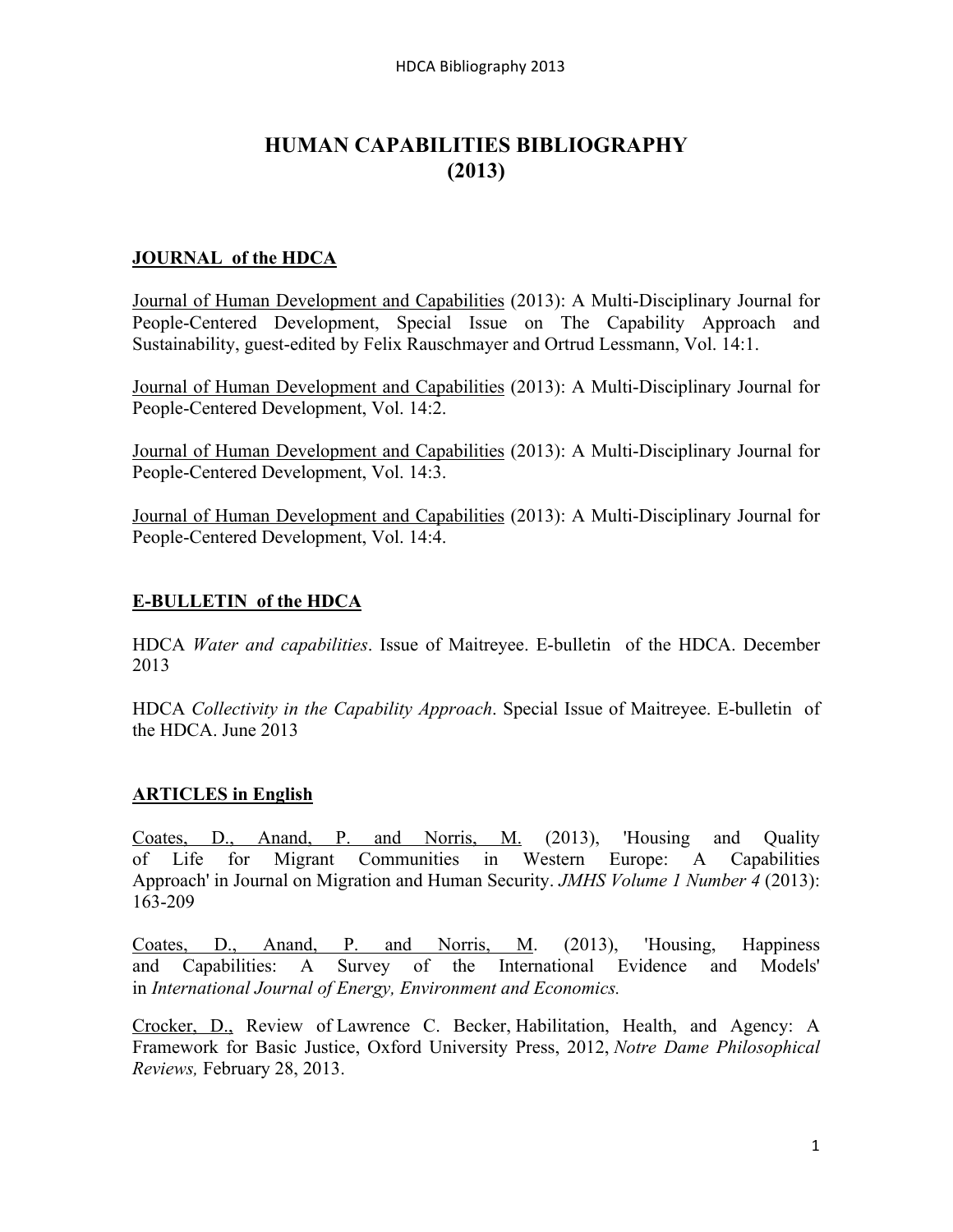Crocker, D., "Amartya Sen on Democracy and Justice," *Indigo*, 8 (Spring/Summer), 2013): 102-109.

Deneulin, S. (2013), 'Ethics and Development: An Introduction from the Perspective of the Capability Approach', *Geography Compass, 7(3)*: 217-227.

Deneulin, S. (2013), 'Recovering Nussbaum's Aristotelian Roots', *International Journal of Social Economics, 40(7)*: 624-632, Special Issue on Creating Capabilities (with response by Martha Nussbaum).

 Gasper, D., 2013: Climate Change and the Language of Human Security. *Ethics, Policy and Environment*, 16(1), 56-78.

Gasper, D.; Portocarrero, A.V.; St.Clair, A.L., 2013: An Analysis of the Human Development Report 2011 '*Sustainability and Equity: A Better Future for All*', *S. African J. on Human Rights*, 29(1): 91-124.

 Gasper, D.; Portocarrero, A.V.; St.Clair, A.L., 2013: The Framing Of Climate Change And Development: A Comparative Analysis of the Human Development Report 2007/8 and the World Development Report 2010. *Global Environmental Change* 23 (2013): 28-39*.*

Gilabert, P. "The Capability Approach and the Debate between Humanist and Political Perspectives on Human Rights. A Critical Survey" *Human Rights Review 14.4* (2013): 299- 325.

Martins, N. (2013), "The Place of the Capability Approach within Sustainability Economics", *Ecological Economics*, 95, pp. 226-230.

Oosterlaken, I. (2013). "Is Pogge a Capability Theorist in Disguise? – A Critical Examination of Thomas Pogge's Defense of Rawlsian Resourcism". In: *Ethical Theory & Moral Practice,* 16(1): 205–215.

Stenn, T. (2013) Fair enough? Fair Trade and the quality of life amongst Bolivia's indigenous women artisans, *Development in Practice, 23:3*, 389-401.

Stenn, T. Comercio Justo and Justice: An Examination of Fair Trade. *Review of Radical Political Economics 45(4)* 489–500 © 2013 Union for Radical Political Economics.

Ytrehus, L. (2013) Identity, intersectionality and capabilities. Indigenous identity mobilisation and the conceptualisations of gender equity in Bolivian Andes. In *Ethnologia Scandinavica Vol 43*; 7–30.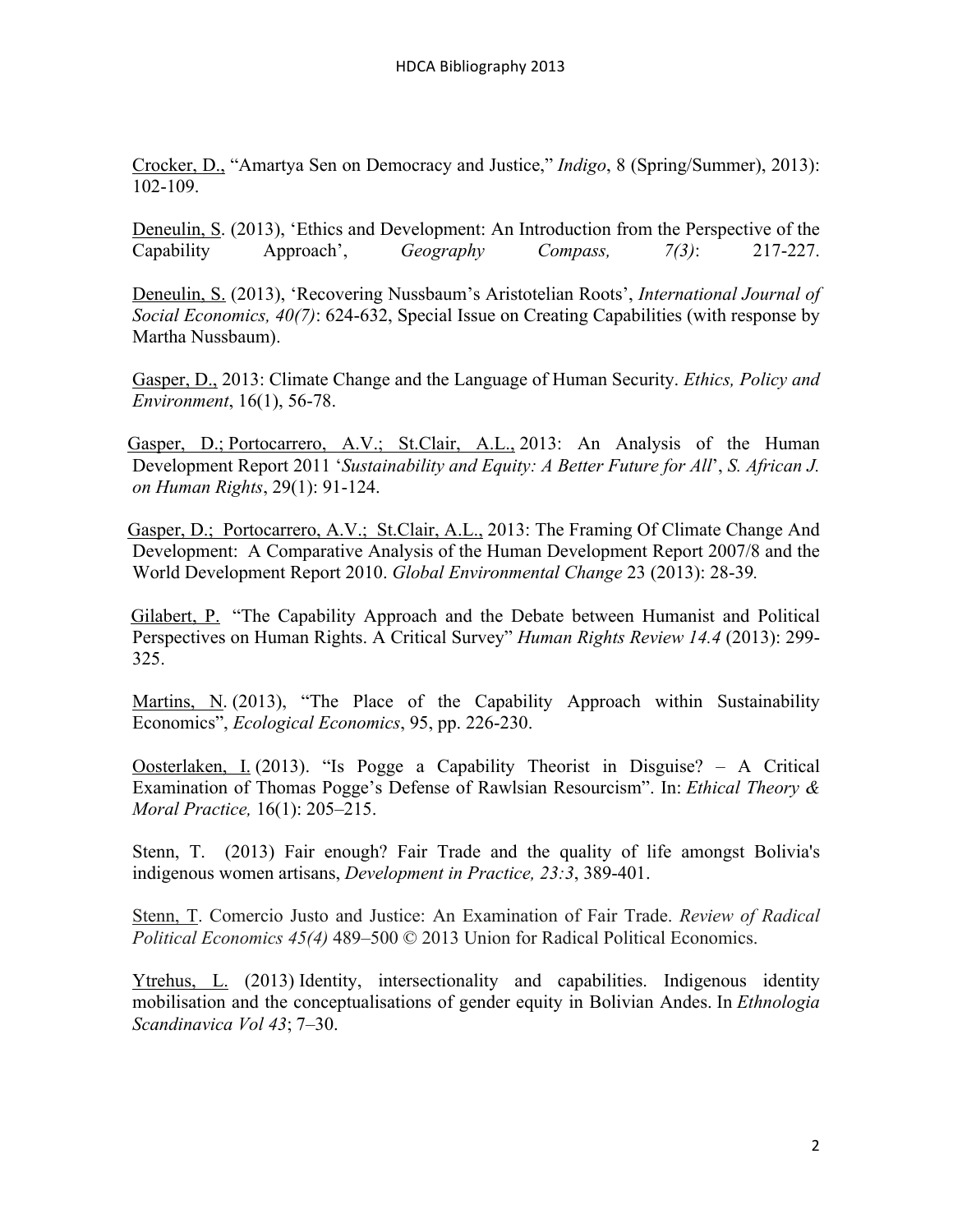## **ARTICLES in other languages**

Comim, F. & Amaral, P. The Human Values Index: conceptual foundations and evidence from Brazil. *Cambridge Journal of Economics 2013, 37*, 1221–1241. 16 July 2013

Correa, E. & Comim, F. Mudança climática e desenvolvimento humano: uma análise baseada na Abordagem das Capacitações de Amartya Sen. *Economía, Sociedad y Territorio 2013 XIII(43),* pp. 577-618.

Volkert, J., Strotmann, H. (2013) Transnational Corporations: driving, ignoring or violating sustainable human development? In: Hochschule Pforzheim (Hrsg.) 50 JAHRE – 50 THESEN. FAKULTÄT für WIRTSCHAFT und Recht, herausgegeben von der Fakultät für Wirtschaft und Recht an der Hochschule Pforzheim anlässlich ihres 50-jahrigen Bestehens, BAND 2: Thesen zu Wirtschaftspolitik, Wirtschaftsethik & International Business, Pforzheim 2013, pp. 83-89.

#### **BOOKS in English**

Dreze, J. and Sen,!A. (2013). *An Uncertain Glory: India and its Contradictions* Penguin UK, 04.07.2013 - 448 Seiten

Nussbaum, M. (2013). *Political Emotions* Harvard University Press, 01.10.2013 - 457 Seiten

Boni, A. and Walker, M. (2013) *Human Development and Capabilities. Re-imagining the university of the twenty-first century.* Routledge.

Kleine, D**.** (2013): *Technologies of Choice? – ICTs, Development, and the Capabilities Approach*, in the Internet and Society Series (Series Editors: Michael Zimmer and Laura DeNardis), Cambridge, MA: MIT Press

Pereira, G. (2013) *Elements of a Critical Theory of Justice*, Palgrave Macmillan.

Martins, N. (2013), *The Cambridge Revival of Political Economy*, London and New York: Routledge.

**Stenn, T.** (2013) *The Cultural and Political Intersection of Fair Trade and Justice Managing a Global Industry*. Palgrave Macmillan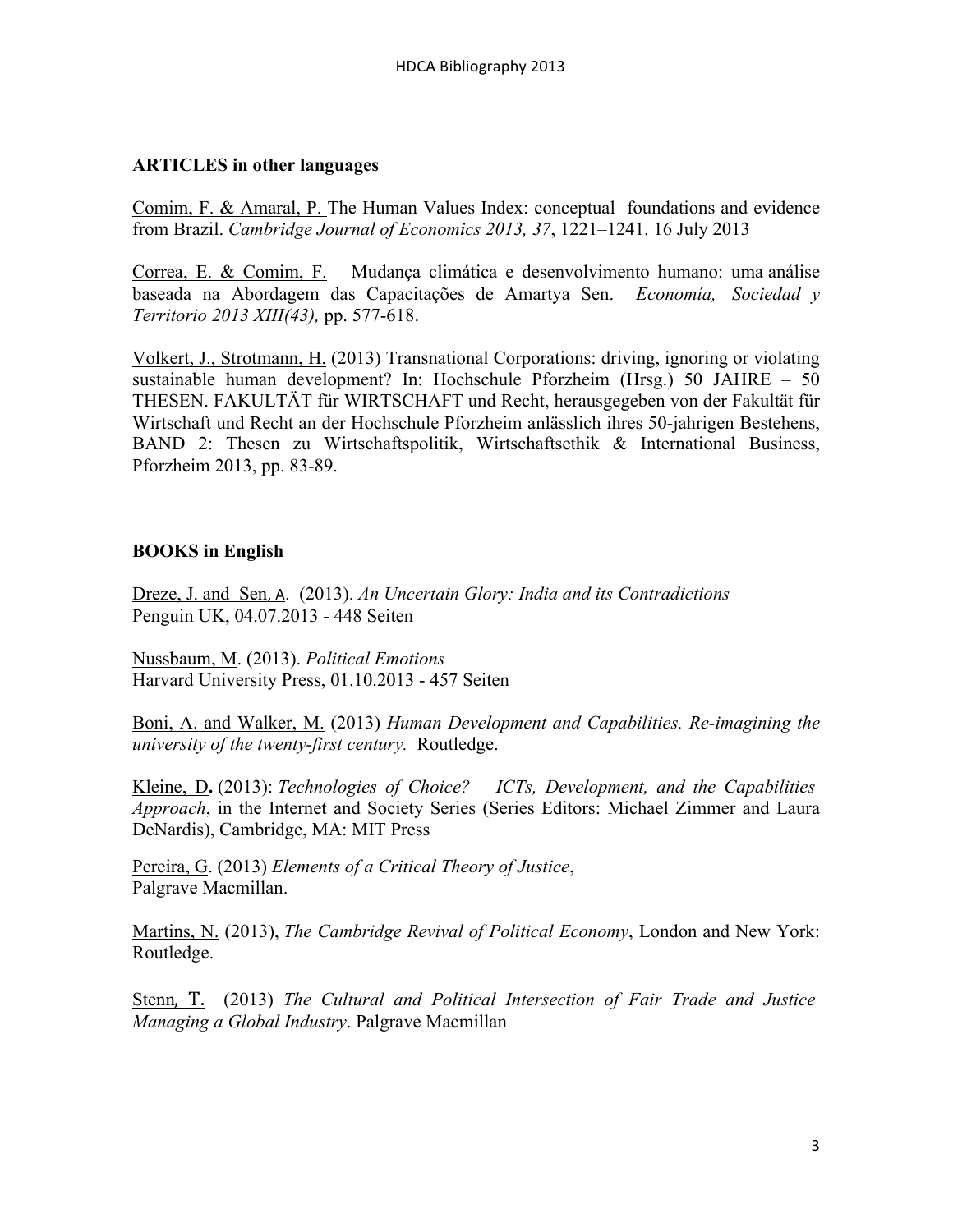#### **BOOKS in other languages**

*Desarrollo humano, educación y empleo en el siglo XXI*. Graciela Tonon and Santiago Aragon (editors), UniCom, Faculty of Social Sciences of Universidad Nacional de Lomas de Zamora, Lomas de Zamora, 2013

## **CHAPTERS in English**

Brossard Børhaug, F. (2013). Conflicting anti-racist values in Norwegian and French civic education: To what extent can the curriculum discourses empower minority youth? I: Gestur Gudmundsson; Dennis Jr. Beach & Viggo Vestel (red.), *Youth and Marginalisation: Young People from Immigrant Families in Scandinavia* (s. 105-131). London: Tufnell Press.

Crocker, D., Agency, Welfare, Capability, and Democracy, in Christoph Luegte, ed. *Handbook of the Philosophical Foundation of Business Ethics* (Springer, 2013).

Gasper, D.; van der Maesen, L.; Truong, T-D.; Walker, A., 2013..Connecting 'Human' and 'Social' Discourses: The Human Development, Human Security, and Social Quality Approaches. In *Enhancing Capabilities - The Role of Social Institutions*, edited by Hans-Uwe Otto and Holger Ziegler; Opladen & Farmington Hills: Barbara Budrich Publishers; pp. 13-38.

 Gasper, D., 2013: Education and Global Transition. In *Human Development and Capabilities: Re-imagining the University of the XXI Century*, eds. A. Boni, M. Walker; Routledge; pp. 53-66.

 Gasper, D., 2013: Elements and value-added of a human security approach in the study of climate change. In *Handbook on Climate Change and Human Security*, eds. M. Redclift and M. Grasso, pp. 41-66. Cheltenham: Edward Elgar.

 Gasper, D., 2013: From Definitions to Investigating a Discourse. In M. Martin and T. Owen (eds.), *Routledge Handbook of Human Security*, pp. 28-42. Abingdon: Routledge.

 Gasper, D., 2013: Human Security Analysis as a Framework for Social Accountability. Pp. 393-420 in *Accountable Governance for Development - Setting an Agenda Beyond 2015*, Dhaka: ANSA-SAR.

 Gasper, D., 2013, Securing Humanity – Situating 'Human Security' as Concept and Discourse. Pp.169-192 in volume 1 of T. Owen (ed.), *Human Security*, 4 volumes, SAGE Publications: Los Angeles, London, Delhi &c.

 Gasper, D., 2013, 'The Idea of Human Security', pp. 325-349 in volume 1 of T. Owen (ed.), *Human Security*, 4 volumes, SAGE Publications: Los Angeles, London, Delhi &c..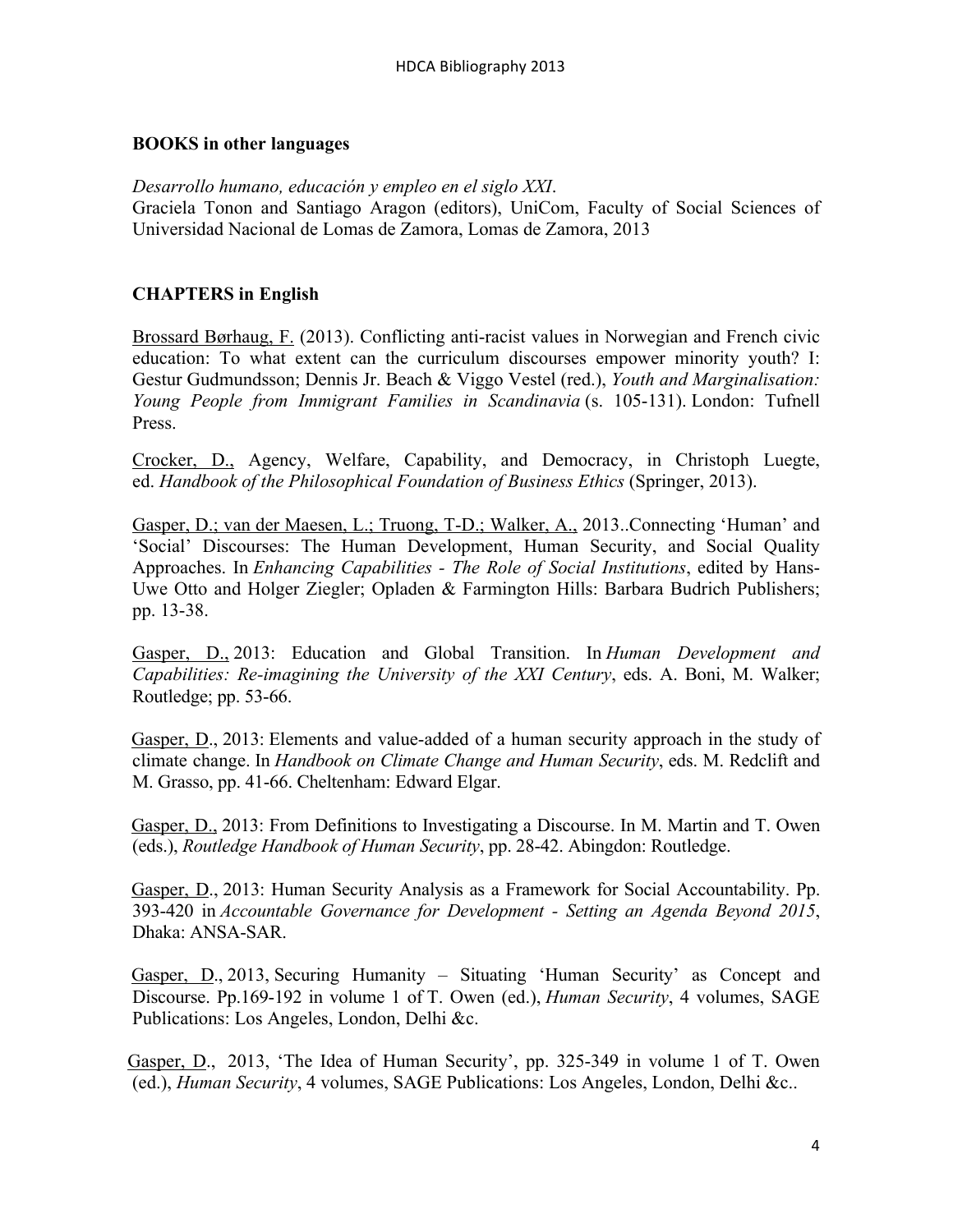Iguíñiz Echeverría, J. M., (2013)"The Multidimensionality of Poverty". En: Goody, Daniel G. y Gustavo Gutiérrez editors, *The Preferential Option for the Poor Beyond Theology.* Notre Dame: University of Notre Dame Press. Pp. 43- 68.

Leßmann, O. Child Poverty from a Capability Perspective, in: Caroline Hart, Mario Biggeri, Bernhard Babic und Clemens Sedmak (eds.): *Agency and Participation in Childhood and Youth: International Applications and Capability Approach in Schools and Beyond*, Bloomsbury, London, 2013.

Martins, N. (2013), "Capabilities", *Encyclopedia of Philosophy and the Social Sciences (edited by Byron Kaldis)*, Los Angeles and London, SAGE, pp. 63-64

Oosterlaken, I**.** (2013). "Taking a Capability Approach to Technology and Its Design; A Philosophical Exploration" In: *Simon Stevin Series in the Ethics of Technology*, eds. Philip Brey, Peter Kroes & Anthonie Meijers. Delft: 3TU.Centre of Ethics and Technology

Volkert, J. (2013) Governmental Poverty and Wealth Reporting, in: Hans-Uwe Otto and Holger Ziegler (eds,): *Enhancing Capabilities. The Role of Social Institutions,* Opladen and Farmington Hills: Barbara Budrich Publishers, pp. 89-108.

Volkert, J. (2013): Capability Approach Applications in Germany: Official Poverty and Wealth Reporting and Beyond, in: Solava Ibrahim and Meera Tiwari : *The Capability Approach - from Theory to Practice*, London: Palgrave, forthcoming.

# **CHAPTERS in other languages**

Leßmann, O. (2013): De capability approach en duurzaamheid : 2 concepten die samengaan? La capabilité et la durabilité : deux concepts liés ? (Sustainability and capability: bridging two concepts) in: M. Debruyne and S. Put (eds.): De capability approach als antwoord op ongelijkheid? L'approche par les capacities: Une reponse concrete aux inégalités ?, 31-37, ACW, Brussels.

Leßmann, O. (2013): De capability approach en duurzaamheid : 2 concepten die samengaan? La capabilité et la durabilité : deux concepts liés ? (Sustainability and capability: bridging two concepts) in: M. Debruyne and S. Put (eds.): De capability approach als antwoord op ongelijkheid? L'approche par les capacities: Une reponse concrete aux inégalités ?, 31-37, ACW, Brussels.

Leßmann, O. (2013) Empirische Studien zum Capability Ansatz auf der Grundlage von Befragungen – ein Überblick, in: Gunter Graf, Elisabeth Kapferer und Clemens Sedmak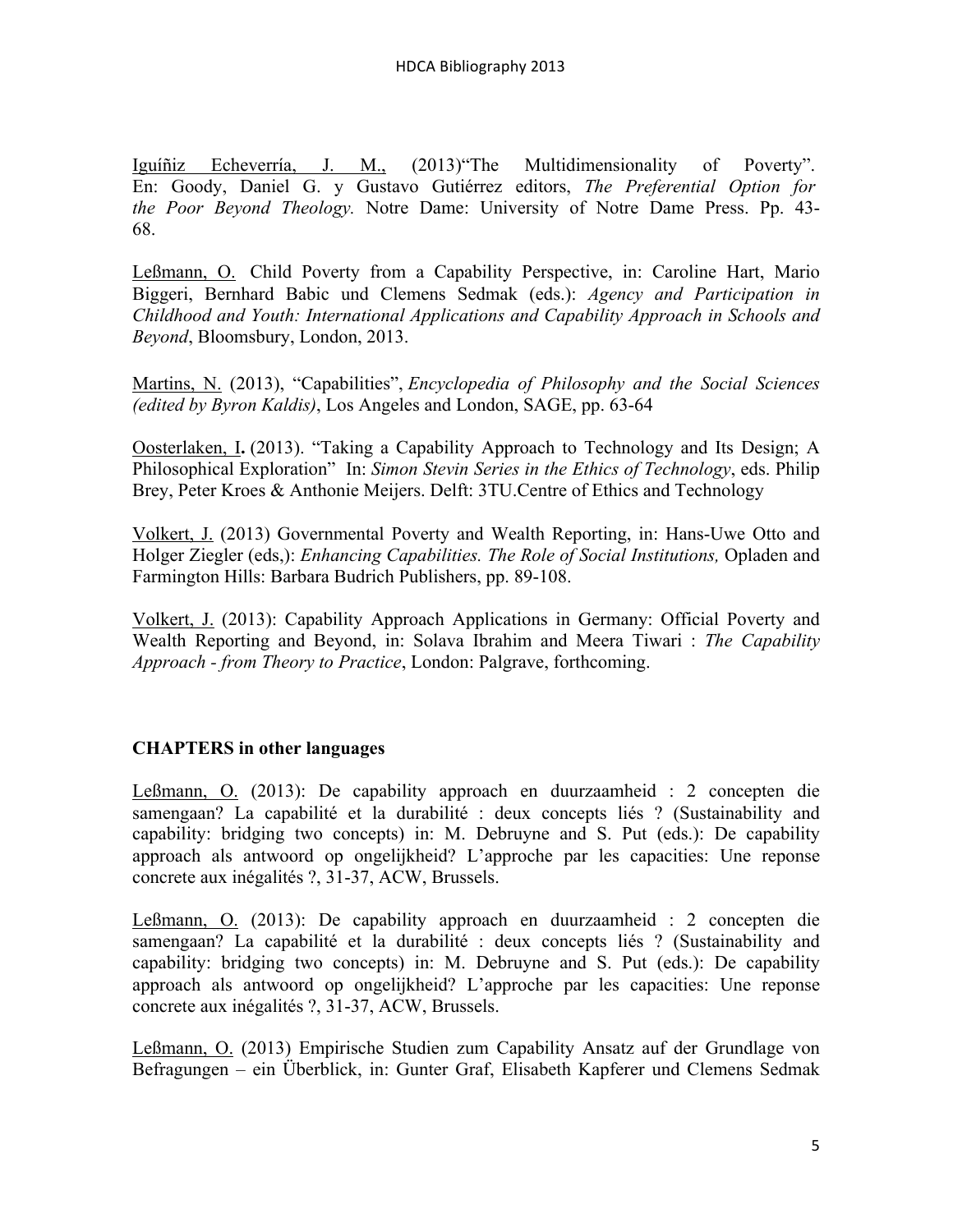(Hrsg.): Der Capability Approach und seine Anwendung. Fähigkeiten von Kindern und Jugendlichen erkennen und fördern, 25–62, VS-Verlag, Wiesbaden, 2013.

## **WORKING PAPERS, DISCUSSION PAPERS, WHITE PAPERS, REPORTS**

 Griewald, Y., Rauschmayer, F., 2013. Exploring a nature-related conflict from a capability perspective. Leipzig, UFZ-Centre for Environmental Research, UFZ discussion paper, 7/2013 - GeNECA 8. http://www.ufz.de/index.php?de=14487

 Gómez, O.A; Gasper, D..; Mine, Y., 2013. *Good Practices in Addressing Human Security through National Human Development Reports*. Human Development Report Office Occasional Paper. New York: UNDP.

 Gómez, O.A; Gasper, D. 2013: *Human Security: A Thematic Guidance Note for Regional and National Human Development Report Teams*. New York: Human Development Report Office, UNDP.

Mock, M., Omann, I., Rauschmayer, F., Fuchs, D., 2013. Do community currencies enhance sustainable quality of life? Leipzig, UFZ - Helmholtz-Centre for Environmental Research, UFZ Discussion Papers, 16/2013 - GeNECA 9. http://www.ufz.de/index.php?de=14487

Rauschmayer, F., Bauler, T., Schäpke, N., 2013. Towards a governance of sustainability transitions: Giving place to individuals. Leipzig, UFZ - Helmholtz-Centre for Environmental Research, UFZ Discussion Papers, 17/2013 - GeNECA 10. http://www.ufz.de/index.php?de=14487

van Hees, M. Constructing Capabilities and Defining Justice . University of Amsterdam. Department of Political Science . May 2013

## **WORKING PAPERS, DISCUSSION PAPERS, WHITE PAPERS, REPORTS in other languages**

Mock, M., Fuchs, D., Omann, I. (2013): Regionalwährungen - Komplementärwährungen und Nachhaltigkeit: Analyse durch den Capability-Ansatz. SERI-working paper. http://www.ufz.de/export/data/408/53897\_Regionalwaehrungen\_SERIwp.pdf